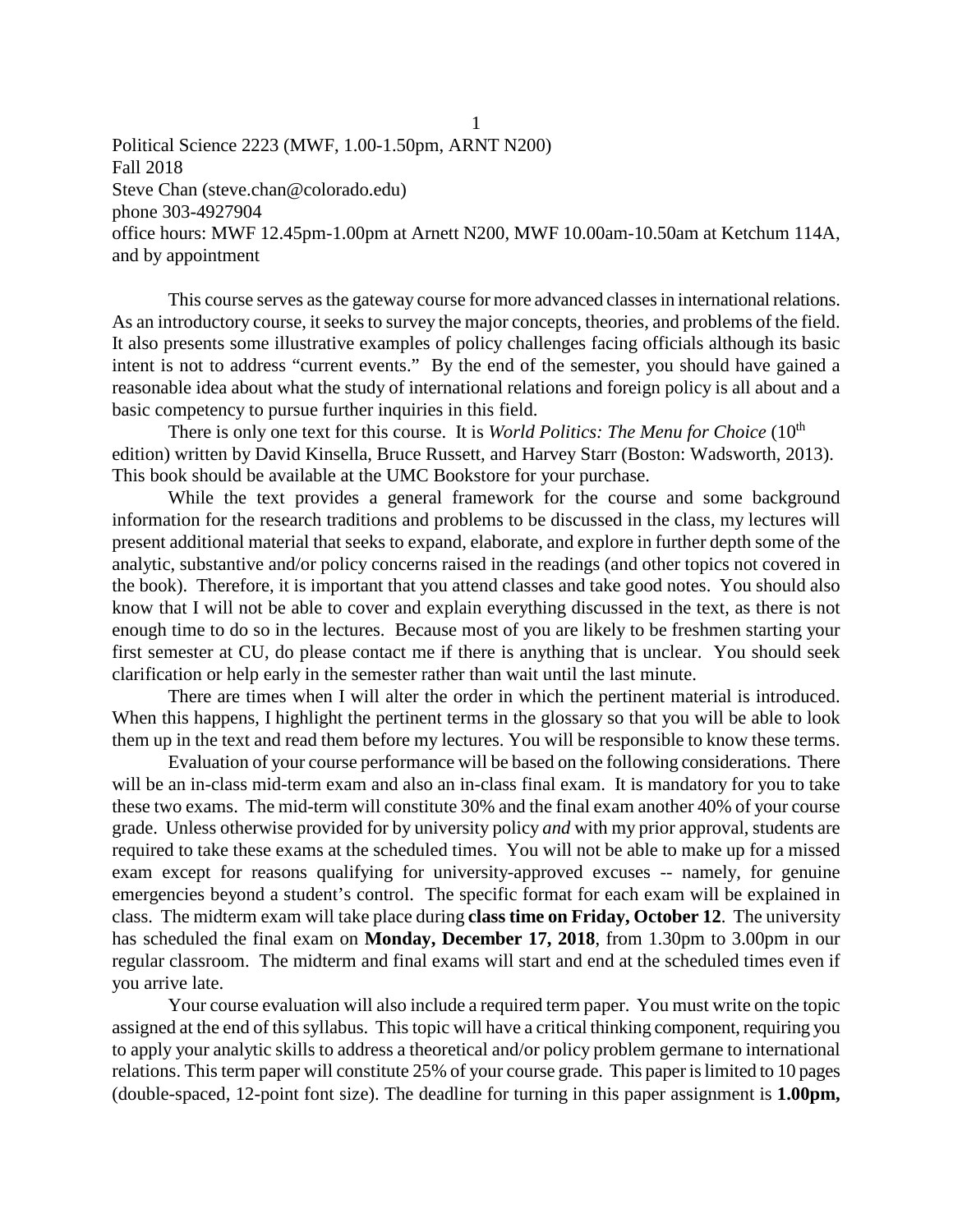**Wednesday, October 24, 2018** – that is, at the start of the class on that day. In addition to turning a hard copy of this paper to me, you must email it as a MS-WORD attachment to me by the above deadline. For every day that this paper is tardy, a penalty of 10% will be assessed on its grade (weekend days will count in assessing this penalty for tardiness).

In order to successfully complete this paper assignment, you are encouraged to make a 10 to 15-minute appointment with me to go over an outline of your paper (so please bring this outline with you when you come to see me). Please don't wait until too late to make this appointment.

The remaining 5% of your course grade will be based on your attendance of and participation in class and other germane considerations such as your performance on any impromptu quizzes.

If you have a complaint about the grade you have received for an assignment or test, you must submit a written statement explaining why you think you deserve more credit. You must do submit this document within one week after the pertinent grades have been issued. You will no longer be able to contest your grade after this deadline.

Academic dishonesty in fulfilling any assignment will be grounds for failing the course. Thus, for instance, you must not represent someone else's work as your own in carrying out your paper assignment. And, when presenting another person's ideas or data, you must provide explicit citation to acknowledge your intellectual debt. Quotation marks must be used when you are quoting someone. Minor changes that try to paraphrase someone else's ideas do not relieve you of the responsibility of acknowledging your intellectual debt. When in doubt, you should err on the conservative side (that is, by citing your sources), or you should at least consult with your teaching assistant or me.

You are responsible to learn about the Honor Code adopted by the University. You can find relevant information at the following websites: [http://www.colorado.edu/academics/honorcode/faculty.html;](http://www.colorado.edu/academics/honorcode/faculty.html)

[http://www.colorado.edu/policies/honor.html;](http://www.colorado.edu/policies/honor.html) and http://www.colorado.edu/academics/honorcode/ If you happened to have three final exams scheduled on the same day, you are entitled to

request a change in the time designated for the last exam for that day. If this last exam of the day happens to be this course, please provide the relevant documentation to the professor during the first two weeks of the semester in order to schedule an alternate time for your exam. You should direct your request for an alternate exam time to another professor if the third exam on the same day happens to be for another course.

In accordance with the Americans with Disabilities Act, University faculty members are required to make "reasonable and timely accommodations" for students with disabilities. By University policy that obligation only extends to students who have registered with the Office of Disability Services, which makes the determination of whether, for example, students have real learning disorders. If you are a student with a disability, please notify the professor in writing within the first two weeks of the semester what accommodations are needed. Please provide me documentation from Disability Services (303-4928671, Willard 322, [www.colorado.edu/disabilityservices\)](http://www.colorado.edu/disabilityservices).

If a student has religious obligations that may conflict with this course, please notify the professor in writing within the first two weeks of semester in order to seek a reasonable and fair arrangement. The campus policy regarding religious observance is available at http://www.colorado.edu/policies.fac\_relig.html.

To do well in this class, you must attend lectures and recitations regularly. If you have any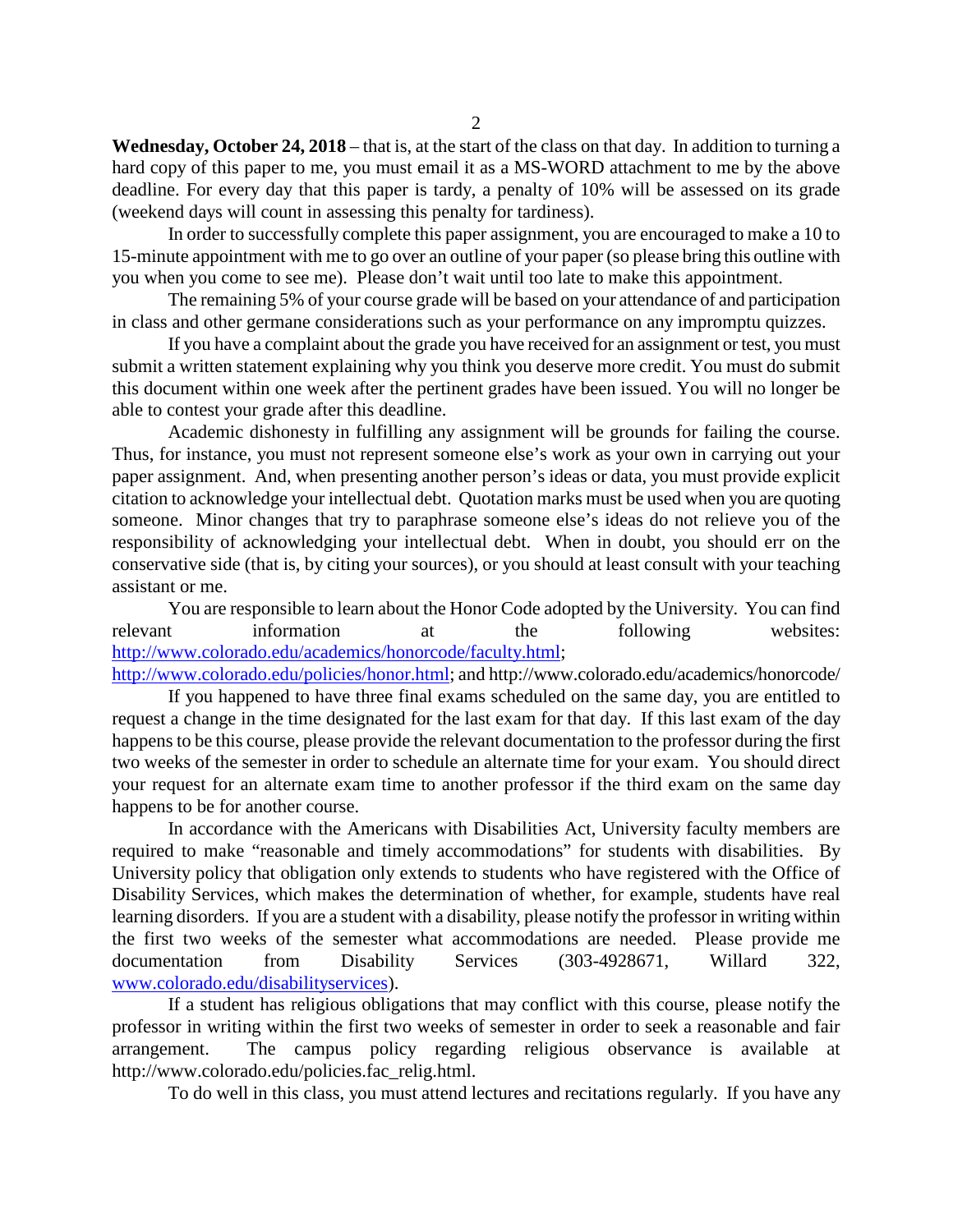3

questions, please do not hesitate to seek clarification from me.

The lecture plan and reading assignments below are intended to give you an approximate timeline. We may occasionally get ahead of or fall behind this rough schedule. It is important for you to keep up with the reading assignments. As you can see, the course schedule is very tight and there is very little room for slippage. I strongly urge you to do the readings before you attend lectures for the relevant chapters. The lectures are not a substitute for the readings because as already mentioned, I will not be able to discuss everything covered in the readings in my lectures. You should not hesitate to ask questions in class or visit me during office hours.

One final note and reminder: you must not allow your work to fall behind schedule. If you have any questions or concerns, please contact me early on, not after the fact.

Course Schedule (subject to change) August 27 Introduction and Organization Glossary: three examples (atomic bomb, Asian financial flu, and 9/11 terrorist attack), menu for choices, opportunity and willingness, joint necessity Read chapter 1

August 29

More on the Organization Concepts for the Course Glossary: circumstances and choices, structure and agency, constrained choice, environmental probabilism, levels of analysis Read chapter 2

August 31

On the Scientific Study of International Relations

Glossary: scientific inquiry, pattern recognition, theory, hypothesis, concept, generalization, falsifiability, evidence, empirical versus normative analysis

September 3 Labor Day, no class

September 5, 7 The Genesis of Modern States Glossary: Thirty Years' War, Treaty of Westphalia, sovereignty (non-interference and legal equality), French Revolution, nationalism, monopoly of force, territoriality, nonstate actors Read chapter 3

September 10, 12

On Realism, Polarity, and Power Balances

Glossary: realism, structural anarchy, relative gain, positional competition, self-help, security imperative, national power, soft power, **security dilemma**, balance of power and balance of threat, balancing and bandwagoning, chain-ganging and buckpassing, offensive versus defensive realism, Triple Alliances and Triple Entente, polarity (unipolar, bipolar, multipolar), American primacy,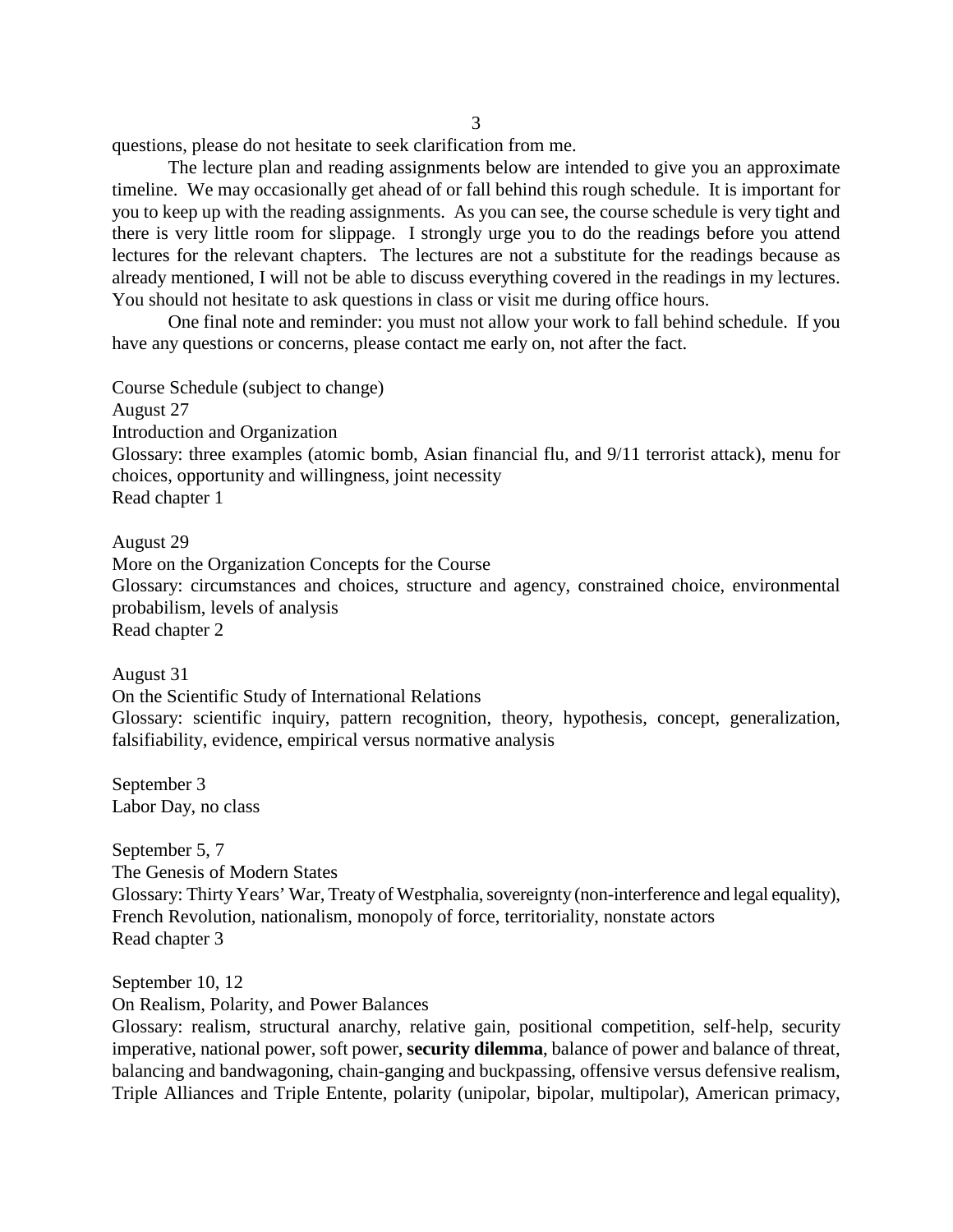## **hegemonic stability**

Read chapter 4

September 14, 17, 19 Liberal Critiques of Realism Glossary: political and strategic culture, power elites, pluralism, military-industrial complex, public opinion, permissive public, mobilizables, attentive public, mass public, gender gap, rally 'round the flag, decay factor, diversionary war, democratic peace (norms and institutions), Immanuel Kant (republicanism, cosmopolitanism, pacific union) Read chapter 5

September 21, 24, 26, 28

Decision Making: Rationality, Psychology and Organizations

Glossary: humans as information processors, rationality as cost-benefit analysis, satisfice, bounded rationality, muddling through, incrementalism, wishful thinking, signals and noise, cognitive consistency, mirror images, groupthink, risky shift, operational code, personality traits, prospect theory, loss aversion, attribution theory: dispositional vs. circumstantial explanation, Allison's models: rational actor, organizational processes, and governmental politics, principal-agent dilemma Read chapter 6

October 1, 3, 8 More on the Causes of Conflict

Glossary: three images of war, human nature, war as a social institution, slavery and dueling as examples of value changes pointing to obsolescence of war, relative deprivation, capitalism and imperialism, balance-of-power theory, power-transition theory, long-cycle theory, imperial overstretch, failed states, ethnic wars, lootable resources, terrorism, cyber warfare Read chapter 7

October 10 Review for Midterm

## October 12 **Midterm Exam today (during class, 1.00pm-1.50pm)!**

October 15, 17, 19

Armament and Disarmament

Glossary: security dilemma (again), Richardson's arms race model, nuclear deterrence, nuclear proliferation, mutual assured destruction, first- versus second-strike capability, counter-value versus counter-force strikes, national missile defense, guns versus butter, opportunity cost, counter-cyclical tool, prisoners' dilemma, tit-for-tat, shadow of the future, evolution of cooperation Read chapter 8

## October 24 **Term Paper Due today at the start of class (1.00pm)!**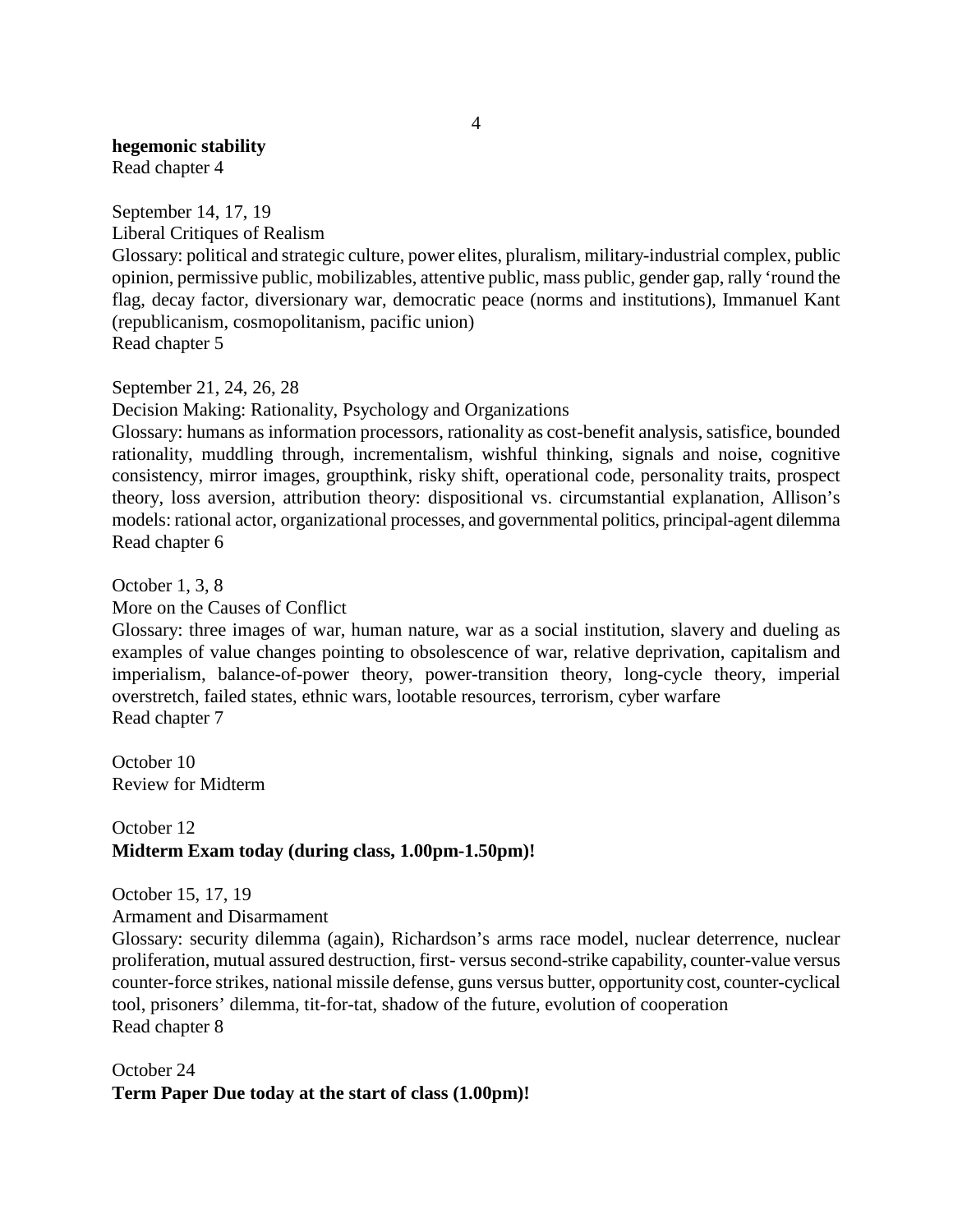October 22, 24, 26

Ethics and Laws on War

Glossary: just war doctrine, *jus ad bellum*, *jus ad bello*, self-defense, double-effect rule, Catholic bishops on morality of nuclear deterrence, preventive war (Caroline standard), reprisal (last resort, proportionality, discrimination, just cause, legitimate authority), Geneva Law, Nuremberg trials, reason of state, superior order, domestic versus universal jurisdiction, retrospective law, military necessity, *tu quoque*, people as reasoning agents, natural law, superintendent principle, communitarian (statist) vs. cosmopolitan (universal) conceptions of human rights, positive and negative rights, International Court of Justice, international regimes, torture and mistreatment of POWs, humanitarian intervention Read chapter 9

October 29, 31

Global Order and International Organizations

Glossary: functionalism, **security community, collective action, collective goods (or public goods), joint supply and non-exclusiveness, free ride,** United Nations, International Criminal Court, responsibility to protect Read chapter 10

November 2, 5, 7

Economic Competition and Interdependence

Glossary: Adam Smith, David Ricardo, Friedrich List, free trade, laissez-faire, comparative advantage, autarky, protectionism, mercantilism, strategic trade, embedded liberalism, sensitivity and vulnerability, relative versus absolute gain, Bretton Woods regime, World Trade Organization, **complex interdependence,** hegemonic stability

Read chapter 11

November 9, 12

Regional Integration and Globalization

Glossary: integration, amalgamation, European Coal and Steel Community, the Common Market, European Union, Single European Act (Maastricht Treaty), supranationalism, pooled sovereignty, North American Free Trade Area, complex interdependence (again), nationalist backlash on immigration and free trade, Brexit Read chapter 12

November 14, 16, 26

Development and Underdevelopment: The North-South Gap

Glossary: best of times and worst of times, North-South gap, multiple Souths, BRIC, humandevelopment index (life expectancy, literacy, parity purchasing power), New International Economic Order, commodity concentration, debt burden, terms of trade, demographic pressure, structural violence, structural adjustment, human capital, development aid, dependent development, world system, import-substitution industrialization, export-oriented industrialization, newly-industrializing countries, democracy and development (roving versus stationary bandit)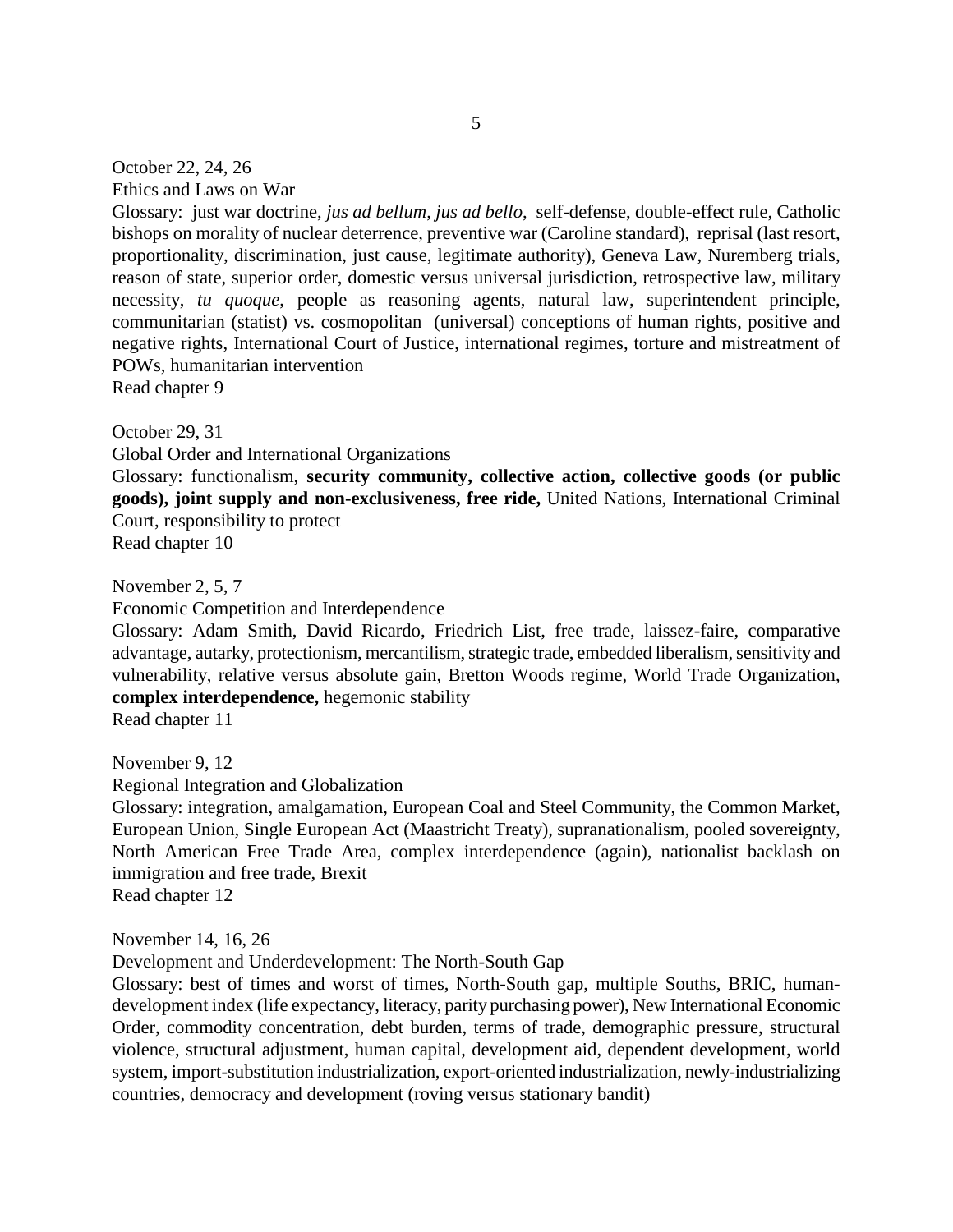Read chapter 13

November 19-23, Fall Break, no classes

November 28, 30, December 3, 5

Global Commons (the Environment)

Glossary: forced ride, public bad, externality, global warming, tragedy of the commons, intrinsic responsibility, carrying capacity, triage, lifeboat ethics, demographic transition, doubling time, age structure, replacement rate, the "greying" of advanced industrial countries, sustainable development, common-pool resources, overpopulation or overconsumption, spaceship earth, ecological footprint, distributive justice, interdependence

Read chapter 14

December 7, 10 Alternative Futures Glossary: end of history, triumphalism, clash of civilizations, secularism, primordialism, west versus rest, jihad versus McWorld Read chapter 15

December 12 Review of Course Material

December 17 **Final exam today, 1.30-3.00pm!**